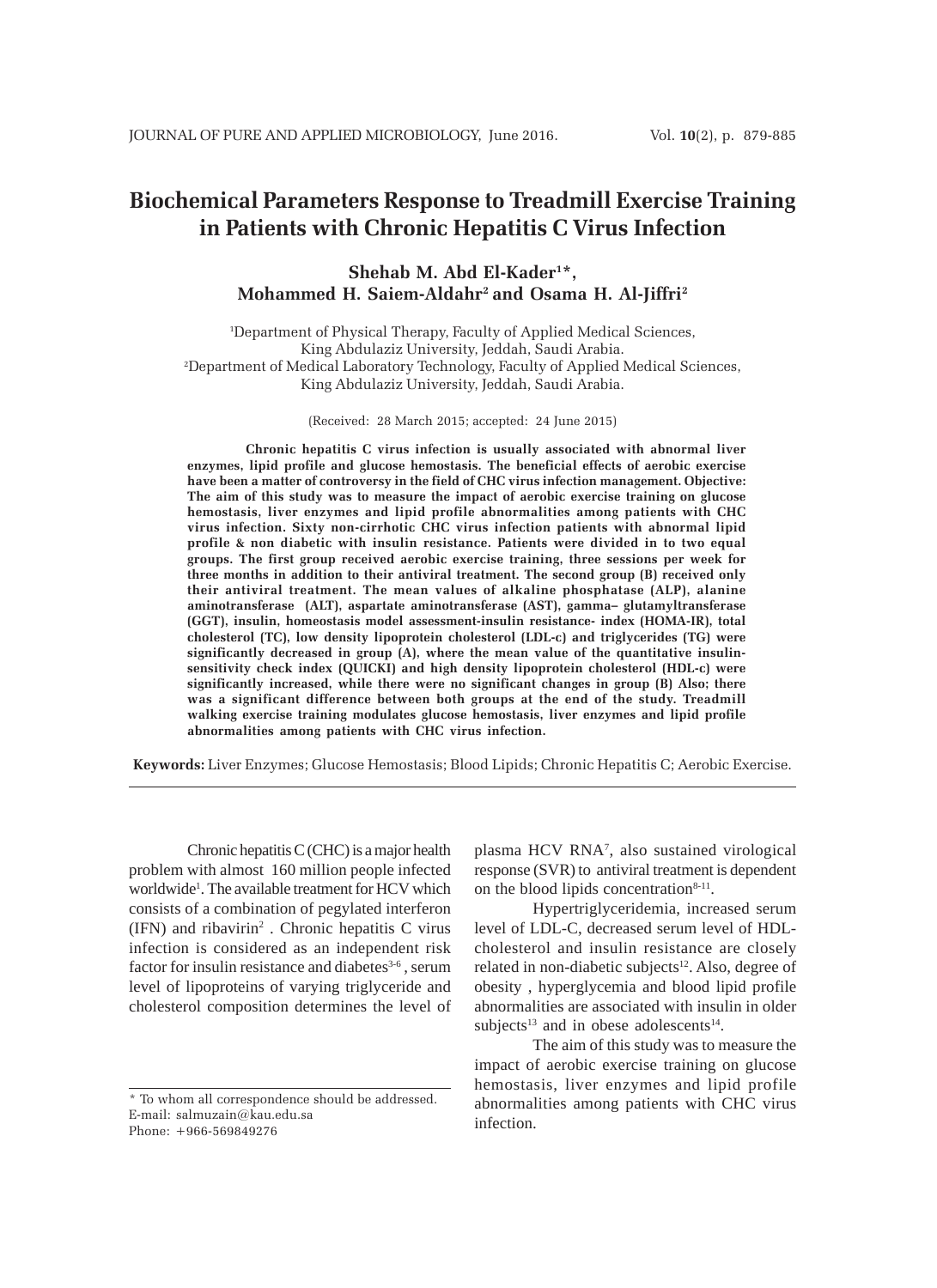# **MATERIALS AND METHODS**

#### **Subjects**

Sixty non-cirrhotic CHC virus infection patients (mean age  $42.59 \pm 3.56$  year) with abnormal lipid profile & non diabetic with insulin resistance were selected from patients of Gastroenterology and Hepatology Department, King Abdulaziz University Teaching Hospital. All these patients were anti HCV positive detected by ELISA. None of the patients included in this study had other potential causes of liver disease, such as alcoholism or autoimmune phenomena. Only patients diagnosed with chronic HCV monoinfection and have anti HCV antibodies by ELISA were selected to undergo Real-Time polymerase chain reaction (RT-PCR) treated with combined pegylatedinterferon--alfa (PEG-IFN±)-ribavirin therapy. All participants signed a consent form before sharing in the study.

#### **Measurements**

# **Real-Time polymerase chain reaction (RT-PCR)**

Ten milliliter venous blood samples were collected from each participant. The blood samples were withdrawn and kept in heparinized vacuum syringes and stored at –70°C. Serum samples of all participants were tested for RT-PCR to detect serum HCV RNA levels using the COBAS TaqMan HCV test, v2.0 (Roche Diagnostics, Indianapolis, NJ, USA).

# **Blood lipid profile and liver enzymes measurements**

The fasting venous blood samples were withdrawn and dropped in clean tubes had few mg of K2EDTA, centrifugation and separated plasma was stored at -20° for f plasma lipid profile analysis (Total cholesterol (TC) , Triglycerides ( TG), High density lipoprotein (HDL) and Low density lipoprotein (LDL)). However, Liver enzymes (aspartate aminotransferase, AST; alanine aminotransferase, ALT; alkaline phosphatase, ALP and Gamma – Glutamyltransferase, GGT were measured by the colorimetric enzymatic method using an automatic spectrophotometer and respective kits for analysis (Bioclin, Quibasa, Belo Horizonte, MG, Brazil). All samples were assayed in duplicate, and the mean of the paired results was determined.

#### **Glucose hemostasis measurements**

Human insulin was measured with an insulin kit (Roche Diagnostics, Indianapolis, IN, USA) using a cobas immunoassay analyzer (Roche Diagnostics). Insulin resistance was assessed by homeostasis model assessment (HOMA-IR) . HOMA-IR = [fasting blood glucose (mmol/l)  $\overline{\phantom{a}}$ fasting insulin (mIU/ml)]/22.5 [15]. However, insulin sensitivity was assessed by The quantitative insulin-sensitivity check index (QUICKI) using the formula: QUICKI=1/[log(insulin) + log(glucose)] [16]. All serum samples were analyzed in duplicates. **Procedures**

Following the previous evaluation , all participants were enrolled into two study groups:

Patients in study group (A) received their antiviral treatment and practiced aerobic treadmill exercise for forty minutes , with an initial five minutes of warming up that was performed on the treadmill (Enraf Nonium, Model display panel Standard, NR 1475.801, Holland) with low work load, actual training time was thirty minutes with an intensity of 70–80% of HRmax and finally five minutes of cooling down that was done in the form of running or walking.

Patients in Group (B) received only their antiviral treatment.

# **Statistical analysis**

Mean values of the investigated parameters was compared by student paired "t" test. While, the unpaired" test was be used to compare between the two groups (P<0.05).

#### **RESULTS**

Both study groups were considered homogeneous regarding the demographic variables (table 1). The mean values of insulin, alkaline phosphatase (ALP), alanine aminotransferase (ALT), aspartate aminotransferase (AST), gamma– glutamyltransferase (GGT), homeostasis model assessment-insulin resistance- index (HOMA-IR), triglycerides (TG), total cholesterol (TC) and low density lipoprotein cholesterol (LDL-c) decreased significantly after aerobic exercise training in the study group (A), where the mean value of The quantitative insulin-sensitivity check index (QUICKI) and high density lipoprotein cholesterol (HDL-c) increased significantly, while there were no significant changes in group (B) (Table 2 and 3)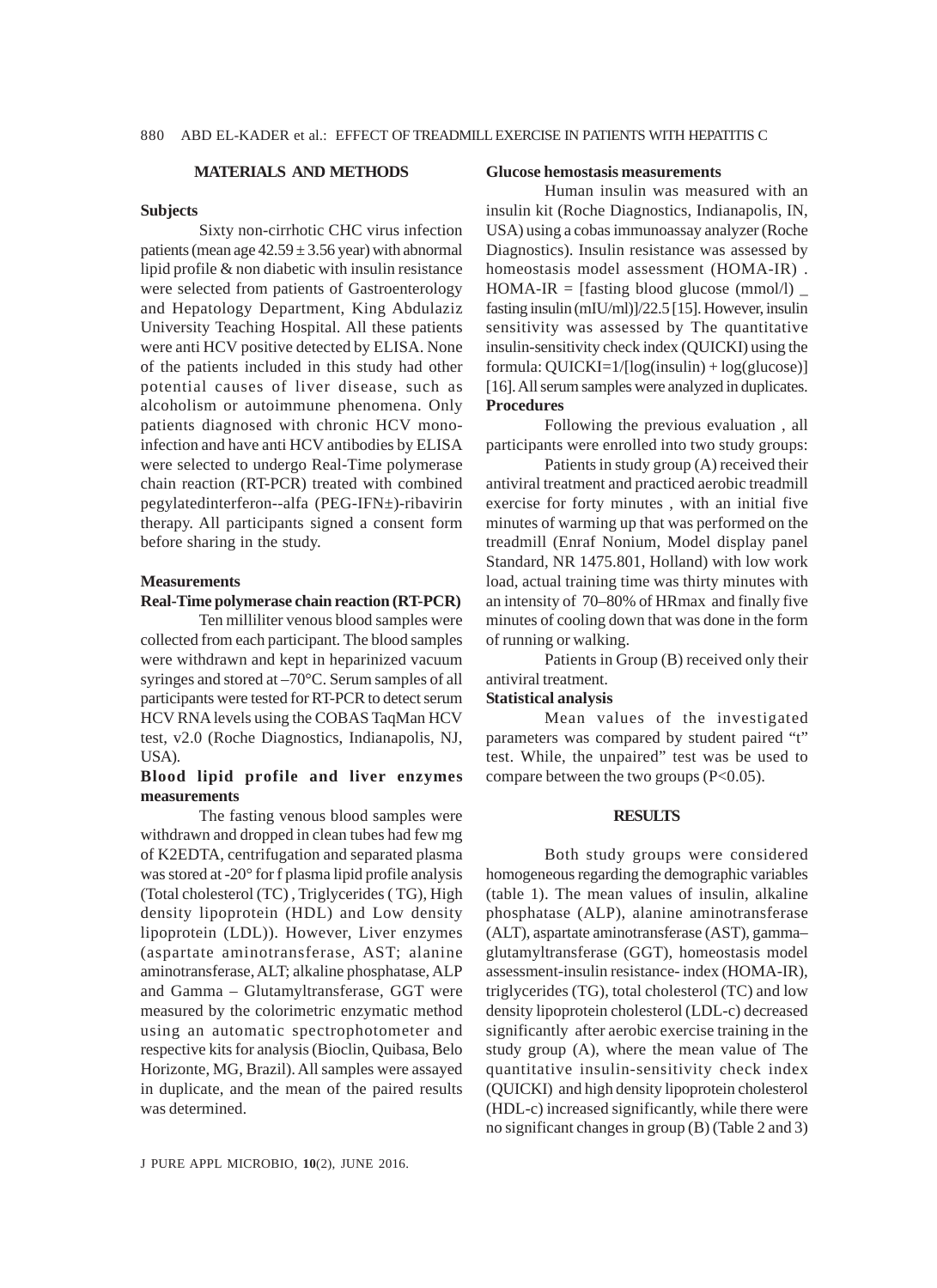.Also; there was a significant difference between both groups at the end of the study (Table 4).

Insulin Resistance (HOMA-IR) index. (\*) indicates a significant difference between the two groups,  $P < 0.05$ .

# **DISCUSSION**

As exercise is a low-cost, reliable and sustainable therapy for many chronic diseases<sup>17-</sup> 20. Increased exercise duration and intensity has been evaluated as an important therapeutic intervention in treating patients with non-alcoholic fatty liver disease (NAFLD) and chronic liver disease<sup>21</sup>. As a result of the CHC virus interaction with glucose and lipid metabolism leads to insulin resistance, type 2 diabetes, hypercholesterolemia and hepatic steatosis in patients with CHC virus infection<sup>22</sup>. However, there is close relationship between CHC virus infection and abnormal glucose

| Table 1. Mean value of demographic data for participants in both groups |  |  |  |
|-------------------------------------------------------------------------|--|--|--|
|-------------------------------------------------------------------------|--|--|--|

|                          | Group $(A)$           | Group $(B)$           | Significance |
|--------------------------|-----------------------|-----------------------|--------------|
| Age (year)               | $41.73 + 6.41$        | $42.45 + 7.21$        | P > 0.05     |
| Gender $(M/F)$           | 55/45                 | 57/43                 | P > 0.05     |
| $BMI$ (kg/m2)            | $30.81 \pm 5.22$      | $30.16 + 5.78$        | P > 0.05     |
| Hip circumference (cm)   | $117.68 \pm 10.14$    | $115.44 + 11.36$      | P > 0.05     |
| Waist circumference (cm) | 103.83 8.65           |                       |              |
| 104.83 7.92              |                       |                       |              |
| P > 0.05                 |                       |                       |              |
| waist hip ratio          | $0.921 \pm 0.043$     | $0.917+0.036$         | P > 0.05     |
| $Hb$ (gm/dl)             | $11.74 + 1.61$        | $12.83 + 1.94$        | P > 0.05     |
| Albumin $(gm/dl)$        | $3.86 \pm 0.92$       | $3.61 \pm 0.85$       | P > 0.05     |
| Total Bilirubin (mg/dl)  | $1.52 + 0.66$         | $1.45 + 0.51$         | P > 0.05     |
| HCV-RNA (KIU/mL)         | $1000946.53 + 317.22$ | $1000782.49 + 281.85$ | P > 0.05     |

BMI : Body Mass Index; Hb : Hemoglobin.

**Table 2.** Mean value and significance of ALP, ALT, AST, GGT, TC, LDL, HDL, TG, insulin, QUICKI and HOMA-IR of group (A) before and at the end of the study

|                      | $Mean + SD$<br><b>Before</b> | T-value<br>After | Significance |          |
|----------------------|------------------------------|------------------|--------------|----------|
| ALP(U/L)             | $68.13 + 6.41*$              | $51.72 + 5.19$   | 8.22         | P < 0.05 |
| $ALT$ (U/L)          | $44.52 \pm 4.63*$            | $33.11 + 4.25$   | 7.36         | P < 0.05 |
| AST (U/L)            | $43.17 + 5.32*$              | $34.28 \pm 4.57$ | 7.71         | P < 0.05 |
| GGT(U/L)             | $28.93 \pm 3.65^*$           | $20.76 + 3.14$   | 6.25         | P < 0.05 |
| TC(mg/dL)            | $261.11 + 18.24*$            | $235.24 + 15.26$ | 10.15        | P < 0.05 |
| $LDL$ (mg/dL)        | $178.23 + 10.51*$            | $150.21 + 8.32$  | 8.94         | P < 0.05 |
| $HDL$ (mg/dl)        | $31.44 + 4.16*$              | $38.95 + 4.68$   | 7.51         | P < 0.05 |
| $TG \text{ (mg/dl)}$ | $90.23 + 7.12*$              | $74.52 + 6.87$   | 8.22         | P < 0.05 |
| Insulin $(mU/l)$     | $15.17 \pm 3.12^*$           | $9.16 \pm 2.76$  | 6.14         | P < 0.05 |
| <b>OUICKI</b>        | $0.126 + 0.018*$             | $0.171 + 0.029$  | 5.82         | P < 0.05 |
| HOMA-IR              | $5.74 + 1.62*$               | $4.06 + 1.43$    | 5.48         | P < 0.05 |
|                      |                              |                  |              |          |

ALP: Alkaline Phosphatase; ALT: Alanine Aminotransferase; AST: Aspartate Aminotransferase; GGT: Gamma – Glutamyltransferase; TC: Total Cholestrol ; LDL: Low Density Lipoprotein; HDL: High Density Lipoprotein; TG: Triglycerides; QUICKI : The Quantitative Insulin-Sensitivity Check Index; HOMA-IR: Homeostasis Model Assessment-Insulin Resistance (HOMA-IR) index. (\*) indicates a significant difference between the two groups,  $P < 0.05$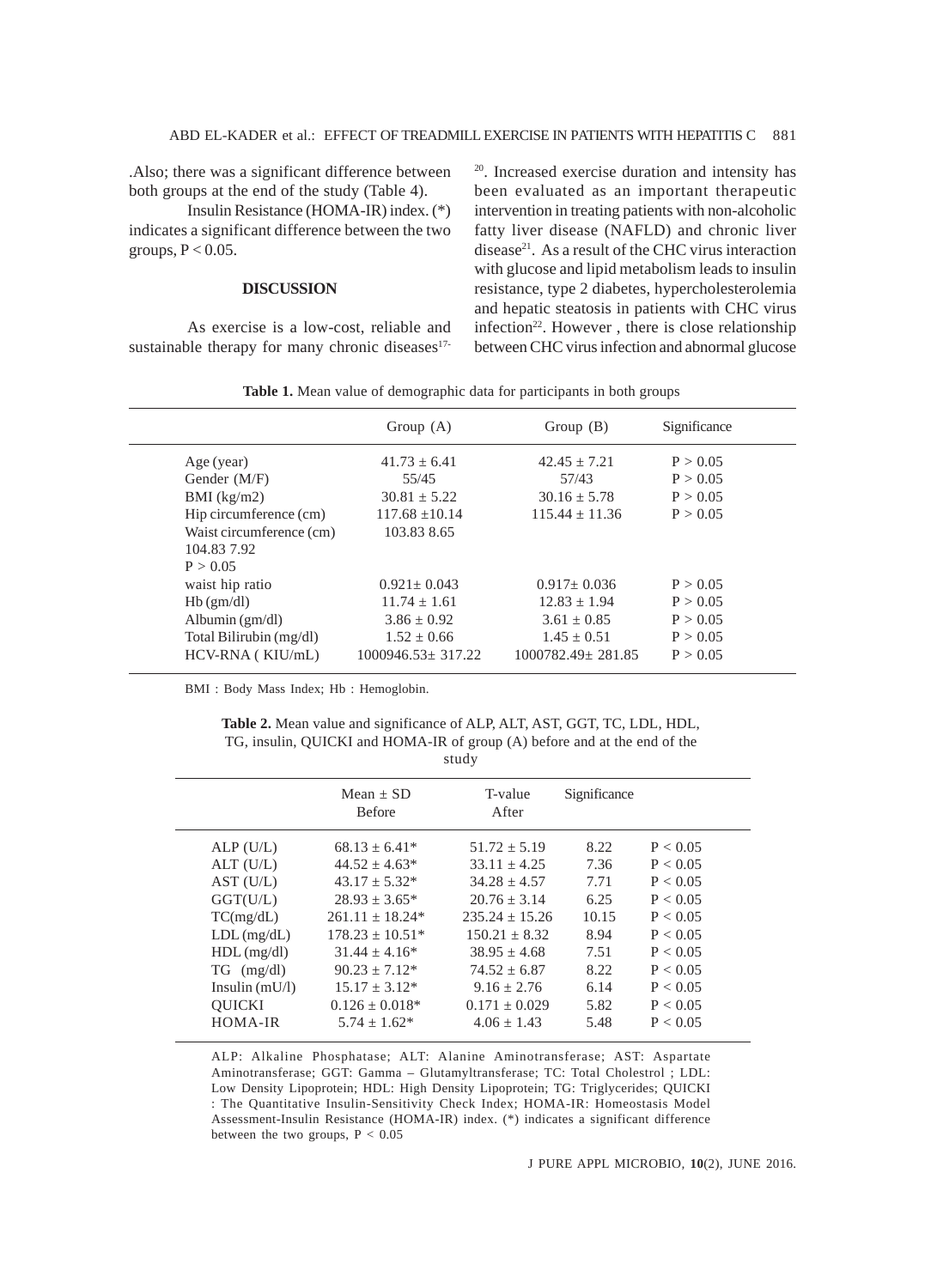hemostasis $2<sup>3</sup>$ . Our study was a designed to detect the impact of aerobic exercise on liver enzymes, glucose haemostasis and blood lipid profile in patients with CHC virus infection . Results of this study indicated that the mean values of alkaline phosphatase (ALP), alanine aminotransferase (ALT), aspartate aminotransferase (AST), gamma– glutamyltransferase (GGT), insulin, homeostasis model assessment-insulin resistance- index (HOMA-IR), total cholesterol (TC), low density lipoprotein cholesterol (LDL-c) and triglycerides (TG) were significantly decreased in group (A), where the mean value of the quantitative insulinsensitivity check index (QUICKI) and high density lipoprotein cholesterol (HDL-c) were significantly increased, while there were no significant changes

|                      | $Mean + SD$<br><b>Before</b> | T-value<br>After | Significance |          |
|----------------------|------------------------------|------------------|--------------|----------|
| ALP(U/L)             | $66.32 + 7.42$               | $67.51 + 7.47$   | 0.93         | P > 0.05 |
| ALT (U/L)            | $43.71 + 5.31$               | $45.23 \pm 5.42$ | 0.94         | P > 0.05 |
| AST (U/L)            | $41.95 + 4.16$               | $43.42 + 4.31$   | 0.88         | P > 0.05 |
| GGT(U/L)             | $27.14 + 3.22$               | $28.93 + 3.46$   | 0.79         | P > 0.05 |
| TC(mg/dL)            | $257.32 + 16.98$             | $260.14 + 17.15$ | 1.21         | P > 0.05 |
| $LDL$ (mg/dL)        | $174.85 + 9.67$              | $178.12 + 9.84$  | 1.14         | P > 0.05 |
| $HDL$ (mg/dl)        | $32.11 + 3.85$               | $31.47 + 3.61$   | 0.98         | P > 0.05 |
| $TG \text{ (mg/dl)}$ | $88.54 + 6.42$               | $90.21 + 6.85$   | 1.16         | P > 0.05 |
| Insulin $(mU/l)$     | $14.71 + 3.09$               | $15.28 + 3.24$   | 1.12         | P > 0.05 |
| <b>OUICKI</b>        | $0.128 + 0.019$              | $0.115 + 0.018$  | 0.97         | P > 0.05 |
| HOMA-IR              | $5.67 + 1.41$                | $5.89 + 1.52$    | 0.86         | P > 0.05 |
|                      |                              |                  |              |          |

**Table 3.** Mean value and significance of ALP, ALT, AST, GGT, TC, LDL, HDL, TG, insulin, QUICKI and HOMA-IR of group (B) before and at the end of the study

ALP: Alkaline Phosphatase; ALT: Alanine Aminotransferase; AST: Aspartate Aminotransferase; GGT: Gamma – Glutamyltransferase; TC: Total Cholestrol ; LDL: Low Density Lipoprotein; HDL: High Density Lipoprotein; TG: Triglycerides; QUICKI : The Quantitative Insulin-Sensitivity Check Index; HOMA-IR: Homeostasis Model Assessment-Insulin Resistance (HOMA-IR) index.

|                      | $Mean + SD$<br>Group $(A)$ | T-value<br>Group $(B)$ | Significance |          |
|----------------------|----------------------------|------------------------|--------------|----------|
| ALP(U/L)             | $51.72 + 5.19*$            | $67.51 + 7.47$         | 7.19         | P < 0.05 |
| ALT (U/L)            | $33.11 \pm 4.25^*$         | $45.23 + 5.42$         | 6.14         | P < 0.05 |
| AST (U/L)            | $34.28 + 4.57*$            | $43.42 + 4.31$         | 6.48         | P < 0.05 |
| GGT(U/L)             | $20.76 + 3.14*$            | $28.93 + 3.46$         | 5.11         | P < 0.05 |
| $TC$ (mg/dL)         | $235.24 + 15.26*$          | $260.14 + 17.15$       | 8.78         | P < 0.05 |
| $LDL$ (mg/dL)        | $150.21 + 8.32*$           | $178.12 \pm 9.84$      | 7.23         | P < 0.05 |
| $HDL$ (mg/dl)        | $38.95 + 4.68*$            | $31.47 + 3.61$         | 6.14         | P < 0.05 |
| $TG \text{ (mg/dl)}$ | $74.52 \pm 6.87*$          | $90.21 + 6.85$         | 6.82         | P < 0.05 |
| Insulin $(mU/l)$     | $9.16 + 2.76*$             | $15.28 + 3.24$         | 5.93         | P < 0.05 |
| <b>OUICKI</b>        | $0.171 + 0.029*$           | $0.115 + 0.018$        | 4.76         | P < 0.05 |
| HOMA-IR              | $4.06 + 1.43*$             | $5.89 + 1.52$          | 4.19         | P < 0.05 |

**Table 4.** Mean value and significance of ALP, ALT, AST, GGT, TC, LDL, HDL, TG, insulin, QUICKI and HOMA-IR of group (A) and group (B) at the end of the study

ALP: Alkaline Phosphatase; ALT: Alanine Aminotransferase; AST: Aspartate Aminotransferase; GGT: Gamma – Glutamyltransferase; TC: Total Cholestrol ; LDL: Low Density Lipoprotein; HDL: High Density Lipoprotein; TG: Triglycerides; QUICKI : The Quantitative Insulin-Sensitivity Check Index; HOMA-IR: Homeostasis Model Assessment-Insulin Resistance (HOMA-IR) index. (\*) indicates a significant difference between the two groups,  $P < 0.05$ .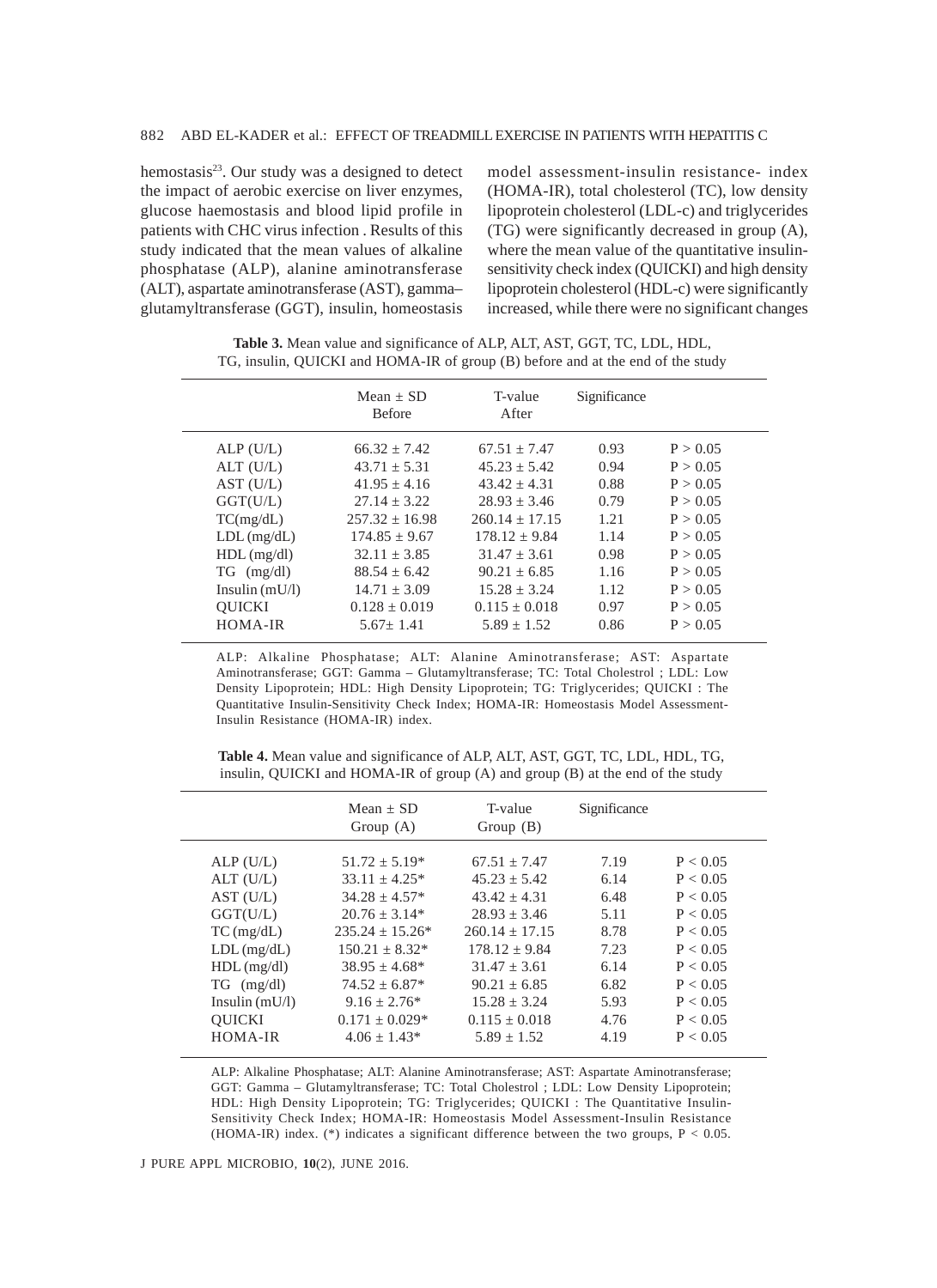in group (B) Also; there was a significant difference between both groups at the end of the study , these findings agreed with many previous studies in this field.

Eizadi etal. and Konishi etal. proved that aerobic exercise able to modulate abnormalities of blood lipid profile and glycemic control in obese subjects<sup>24,25</sup>. Similarly, Jiménez and Ramírez-Vélez found that insulin sensitivity was improved associated with reduction in LDL-C and increase in HDL-C levels following eight weeks of strength training for obese patients<sup>26</sup>. Also, Durstine et al and Kelley meta- analysis, reported that aerobic exercise training for 8 weeks significantly increase HDL-C levels in adults<sup>27, 28</sup>. The possible mechanism by which insulin sensitivity can be improved by exercises is that active muscle contraction causes membrane depolarization that increased cytoplasmic calcium concentration and causes activation of 52 -adenosine monophosphate– activated protein kinase that causes translocation of glucose transporter protein–4 (GLUT-4) to the plasma membrane<sup>29</sup> or changing the energy state of the cell as a result of high intracellular ratio of adenosine monophosphate to adenosine triphosphate<sup>30</sup>. Also, the improved effects on fatty acid metabolism due to changed expression of a number of lipogenic and glycolytic enzymes in the liver caused by 52 - Adenosine monophosphate– activated protein kinase activation $30,31$ . Finally, the anti-inflammatory effects of aerobic exercise reduces the level of serum IL-6 which may inhibit insulin resistance<sup>32</sup>.

The benefit of exercise on the liver is supported by other multicentre studies or metaanalyses showing its favourable effect on ALT levels and steatosis<sup>33-35</sup>. A ret-rospective analysis by Kistler et al., which evaluated the association between physical activity intensity and histological severity of NAFLD, demonstrated a signifi-cant decrease in histological severity with vigorous exercise ( $P = 0.04$ ) but no differ-ence in ALT levels<sup>33</sup>. Two systematic reviews by Musso et al. and Thoma et al., albeit both with small sample sizes, showed that exercise reduces levels of liver enzymes and steatosis regardless of weight loss<sup>34,</sup> 35. Also, Nasif etal., conducted a study on 40 patients with chronic HCV who were randomly assigned into two groups, exper-imental group (Group I), who received aerobic exercise of

moderate intensity for two months, two sessions a week, 30 minutes for each session, and a control group (Group II), who did not receive exercise. Their mean age was  $(40±5 \text{ years})$  and aerobic exercise training of moderate intensity led to decrease serum levels of liver enzymes (AST and ALT) which means protection of hepatic cells and restoration of its function<sup>36</sup>.

# **CONCLUSION**

Treadmill walking exercise training modulates glucose hemostasis, liver enzymes and lipid profile abnormalities among patients with CHC virus infection.

# **ACKNOWLEDGMENT**

This project was funded by the Deanship of Scientific Research (DSR), King Abdulaziz University, Jeddah, under grant no. (36/142/1434). The authors, therefore, acknowledge with thanks DSR technical and financial support.

# **REFERENCES**

- 1. Lavanchy D. Evolving epidemiology of hepatitis C virus. *ClinMicrobiol Infect* 2011; **17**:107–15.
- 2. Manns P, McHutchison J, Gordon S. Peginterferon alfa-2b plus ribavirin compared with interferon alfa-2b plus ribavirin for initial treatment of chronic hepatitis C: a randomised trial. *Lancet* 2001; **358**: 958–965.
- 3. Wang C, Wang S, Yao W. Hepatitis C virus infection and the development of type 2 diabetes in a community-based longitudinal study. *Am J Epidemiol* 2007; **166**: 196–203.
- 4. Moucari R, Asselah T, Cazals-Hatem D. Insulin resistance in chronic hepatitis C: association with genotypes 1 and 4, serum HCV RNA level, and liver fibrosis. *Gastroenterology* 2008; **134**: 416– 423.
- 5. Vanni E, Abate M, Gentilcore E. Sites and mechanisms of insulin resistance in nonobese, nondiabetic patients with chronic hepatitis C. *Hepatology* 2009; **50**: 697–706.
- 6. Lonardo A, Adinolfi L, Petta S, Craxì A, Loria P. Hepatitis C and diabetes: the inevitable coincidence?. *Expert Rev Anti Infect Ther* 2009; **7**(3):293-308.
- 7. Thomssen R, Bonk S, Thiele A. Density heterogeneities of hepatitis C virus in human sera due to the binding of beta-lipoproteins and

J PURE APPL MICROBIO*,* **10**(2), JUNE 2016.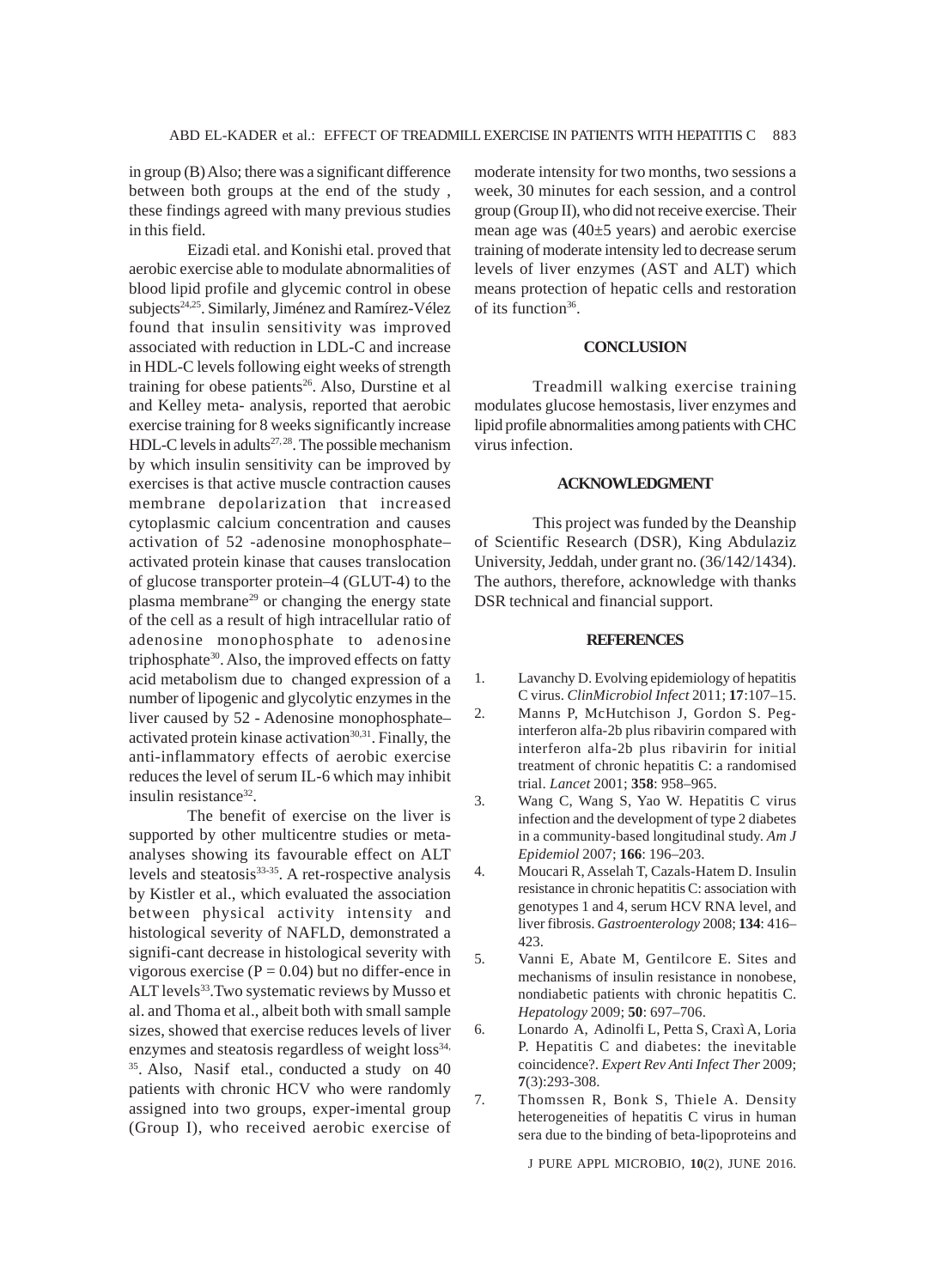# 884 ABD EL-KADER et al.: EFFECT OF TREADMILL EXERCISE IN PATIENTS WITH HEPATITIS C

immunoglobulins. *Med Microbiol Immunol* 1993; **182**: 329–334.

- 8. Gopal K, Johnson T, Gopal S, Walfish A, Bang C, Suwandhi P. Correlation between betalipoprotein levels and outcome of hepatitis C treatment. *Hepatology* 2006; **44**: 335–340.
- 9. Sheridan D, Price D, Schmid M, Toms G, Donaldson P, Neely D. Apolipoprotein Bassociated cholesterol is a determinant of treatment outcome in patients with chronic hepatitis C virus infection receiving antiviral agents interferon-alpha and ribavirin. *Aliment Pharmacol Ther* 2009; **29**: 1282–1290.
- 10. Harrison S, Rossaro L, Hu K, Patel K, Tillmann H, Dhaliwal S. Serum cholesterol and statin use predict virological response to peginterferon and ribavirin therapy. *Hepatology* 2010; **52**: 864– 874.
- 11. Berg T, Andreone P, Pol S, Roberts S, Younossi Z, Diago M. Predictors of virologic response with telaprevir-based combination treatment in HCV genotype1 infected patients with prior peginterferon/ribavirin treatment failure: post hoc analysis of the phase III REALIZE study. *Hepatology* 2011; **54**: 375A.
- 12. Bonora E, Capaldo B, Perin P, Del Prato S, De Mattia G, Frittitta L, Frontend S, Leonetti F, Luzi L, Marchesini G, Marini M, Natali A, Paolisso G, Piatti P, Pujia A, Solini A, Vettor R, Bonadonna R. Hyperinsulinemia and insulin resistance are independently associated with plasma lipids, uric acid and blood pressure in non-diabetic subjects. The GISIR database. Nutrition, *Metabolism and Cardiovascular Diseases* 2008; **18**(9): 624-631.
- 13. Thomas G, Hong A, Tomlinson B, Lam C, Critchley J, Sanderson J, Woo J, Lau E. Increasing insulin resistance contributes to worsening glycaemic and lipid profiles in older Chinese subjects. *Diabetes Research and Clinical Practice* 2004; **64**(2): 123-128.
- 14. Steinberger J, Moorehead C, Katch V, Rocchini A. Relationship between insulin resistance and abnormal lipid profile in obese adolescents. *The Journal of Pediatrics* 1995; **126**(5): 690-695.
- 15. Matthews DR, Hosker JP, Rudenski AS, Naylor BA, Treacher DF, Turner RC. Homeostasis model assessment: insulin resistance and beta cell function from plasma FBS and insulin concentrations in man. *Diabetologia* 1985; **28**:412–9.
- 16. Katz A, Nambi SS, Mather K, Baron DA, Follman DA, Sullivan F, et al. Quantitative insulin sensitivity check index: a simple, accurate method for assessing insulin sensitivity in humans. *J Clin Endocrinol Metab* 2000;

J PURE APPL MICROBIO*,* **10**(2), JUNE 2016.

**85**:2402–2410.

- 17. Johnson N, Keating S, George J. Exercise and the liver: implications for therapy in fatty liver disorders. *Semin Liver Dis* 2012; **32**: 65–79.
- 18. Keating S, Hackett D, George J, Johnson N. Exercise and non-alcoholic fatty liver disease: a systematic review and meta-analysis. *J Hepatol* 2012; **57**: 157-66.
- 19. Johnson N, George J. Fitness versus fatness: moving beyond weight loss in nonalcoholic fatty liver disease. *Hepatology* 2010; **52**: 370–381.
- 20. Centis E, Marzocchi R, Di Domizio S, Ciaravella M, Marchesini G. The effect of lifestyle changes in non-alcoholic fatty liver disease. *Dig Dis* 2010; **28**: 267–273.
- 21. Reynoso E, Lavine J. The role of exercise in treating NAFLD. *Nat Rev Gastroenterol Hepatol* 2012; **9**: 368–370.
- 22. Petta S. Insulin resistance and diabetes mellitus in patients with chronic hepatitis C: Spectators or actors?. *Digestive and Liver Disease* 2012; 44(5): 359-360.
- 23. Nobili1 V, Carter-Kent C, Feldstein A. The role of lifestyle changes in the management of chronic liver disease. *BMC Medicine* 2011; **9**:70.
- 24. Eizadi M, Bagheri G, Kasparast J, Afsharmand Z. Effects of training on body composition, blood lipids, and glucose homeostasis assessed by the homeostasis model assessment. *Science & Sports* 2013, **28**: 75-80.
- 25. Konishi I, Hiasa Y, Tokumoto Y, Abe M, Furukawa S, Toshimitsu K, Matsuura B, Onji M. Aerobic exercise improves insulin resistance and decreases body fat and serum levels of leptin in patients with hepatitis C virus. *Hepatol Res* 2011; **41**(10):928-35.
- 26. Jiménez O, Ramírez-Vélez R. Strength training improves insulin sensitivity and plasma lipid levels without altering body composition in overweight and obese subjects. *Endocrinol Nutr* 2011; **58**(4):169-174
- 27. Durstine J, Grandjean P, Cox C, Thompson P. Lipids, lipoproteins, and exercise. *J Cardiopulm Rehabil* 2002; **22**:385-98.
- 28. Kelley G, Kelley K. Aerobic Exercise and HDL2-C: A meta-analysis of randomized controlled trials. *Atherosclerosis* 2006; **184**:207- 15.
- 29. Santos J, Ribeiro S, Gaya A, Appell H, Duarte J. Skeletal muscle pathways of contractionenhanced glucose uptake. *Int J Sports Med* 2008; **29**: 785-94.
- 30. Rutter G, Da Silva X, Leclerc I. Roles of 52 ampactivated protein kinase (ampk) in mammalian glucose homoeostasis. *Biochem J* 2003; **375**(Pt 1):1-16.